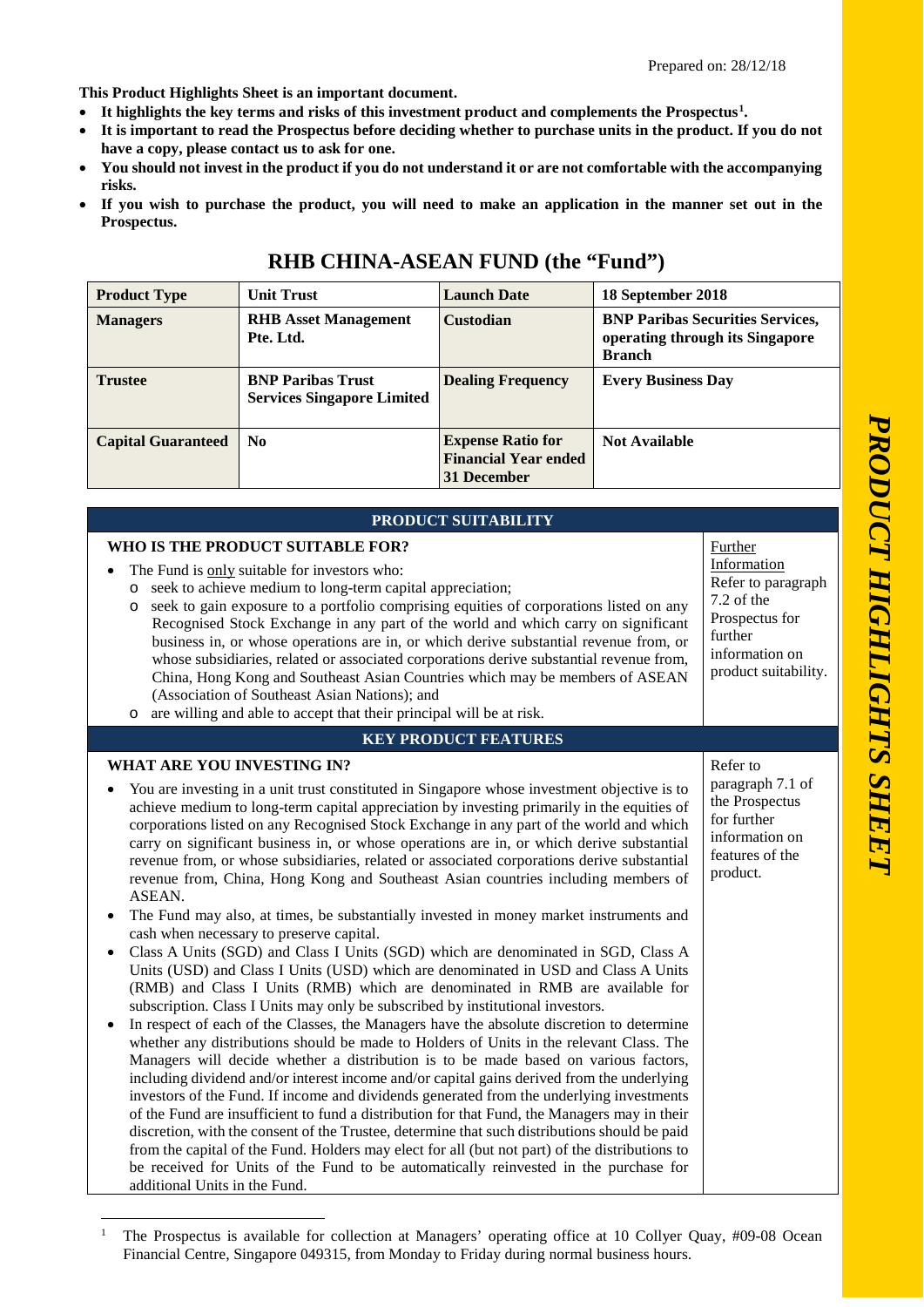Where distributions are paid out of capital of a Class, the net asset value of the relevant Class will be reduced and this will be reflected in the Realisation Price of the Units of that Class. Holders redeeming their Units may therefore receive an amount less than their initial investment. Such distributions may also result in reduced future returns to Holders. **Investment Strategy** • The Managers believe that active management can add value to investors. The Managers combine top -down fundamental research to identify economic and social trends and bottom -up stock research seeking out mispriced companies with quality characteristics focusing on business model (uniqueness of the business, market leadership, sector dynamics, competitor landscape, company specific demand -supply dynamics), profitability (earnings growth potential, revenue outlook, margin trend, earnings certainty), company financials (gearing analysis, currency exposure) and corporate governance (management, dividend policy). • The Fund is benchmark agnostic and the Managers aim to deliver sustainable outperformance relative to the benchmark over the medium to long -term by investing in mispriced quality stocks. • The Managers have engaged the Investment Advisor to leverage on their expertise in the China and Hong Kong markets ("**Greater China**"). The Investment Advisor performs macroeconomic market advisory and stock recommendations in relation to securities in the Greater China region. Investments will ultimately be made based on risk -reward profiles. • The Managers may use the Shanghai-Hong Kong Stock Connect and the Shenzhen-Hong Kong Stock Connect (collectively the "**Stock Connect**") to invest in China equities. • The investments of the Fund will be broadly diversified with no specific industry or sectoral emphasis. • The Fund shall comply with Appendix 1 of the Code on Collective Investment Schemes issued by the Authority, as amended from time to time (the "**Code**"). • The Managers may in their absolute discretion, subject to the applicable investment restrictions as may from time to time be prescribed by the Authority, invest in financial derivative instruments ("**FDIs**") for the purposes of hedging and/or efficient portfolio management. **Asset Allocation** The geographical asset allocation of the Fund will be reviewed and determined on a quarterly basis and variations may be made depending on prevailing market conditions. The Managers intend to invest up to: - (1) 80% of the Fund's net asset value into companies in the South east Asian region; or (2) 80% of the Fund's net asset value into companies in the Greater China region. For the avoidance of doubt, the Managers may invest all of the Fund's assets into equities. Refer to paragraph 7.1 of the Prospectus for further information on the investment strategy of the product. **Parties Involved WHO ARE YOU INVESTING WITH?** • The Managers are RHB Asset Management Pte. Ltd. • The Trustee and Registrar is BNP Paribas Trust Services Singapore Limited . • The Investment Advisor is Shenwan Hongyuan Singapore Private Limited . • The Custodian and Administrator is BNP Paribas Securities Services, operating through its Singapore Branch . • The Auditors are PricewaterhouseCoopers LLP . Refer to paragraphs 2, 3 and 4 of the Prospectus for further information on these entities. **KEY RISKS WHAT ARE THE KEY RISKS OF THIS INVESTMENT? The value of the product and its dividends or coupons may rise or fall. These risk factors may cause you to lose some or all of your investment:** Refer to paragraph 9 of the Prospectus for further information on risks of the product. **Market and Credit Risks** • **You are exposed to market risks.** Prices of securities that the Fund invests in may be affected by circumstances such as political or economic events. You are exposed to country risks. Prices of securities that the Fund invests in foreign markets may be affected by risks specific to that foreign country, such as changes in the country's economic fundamentals, social and political stability, currency movements and foreign investments policies. • **You are exposed to credit and default risks.** The downgrading of a rated debt instrument or adverse publicity and investor perception could decrease the value and liquidity of the

debt instrument. An economic recession may adversely affect an issuer's financial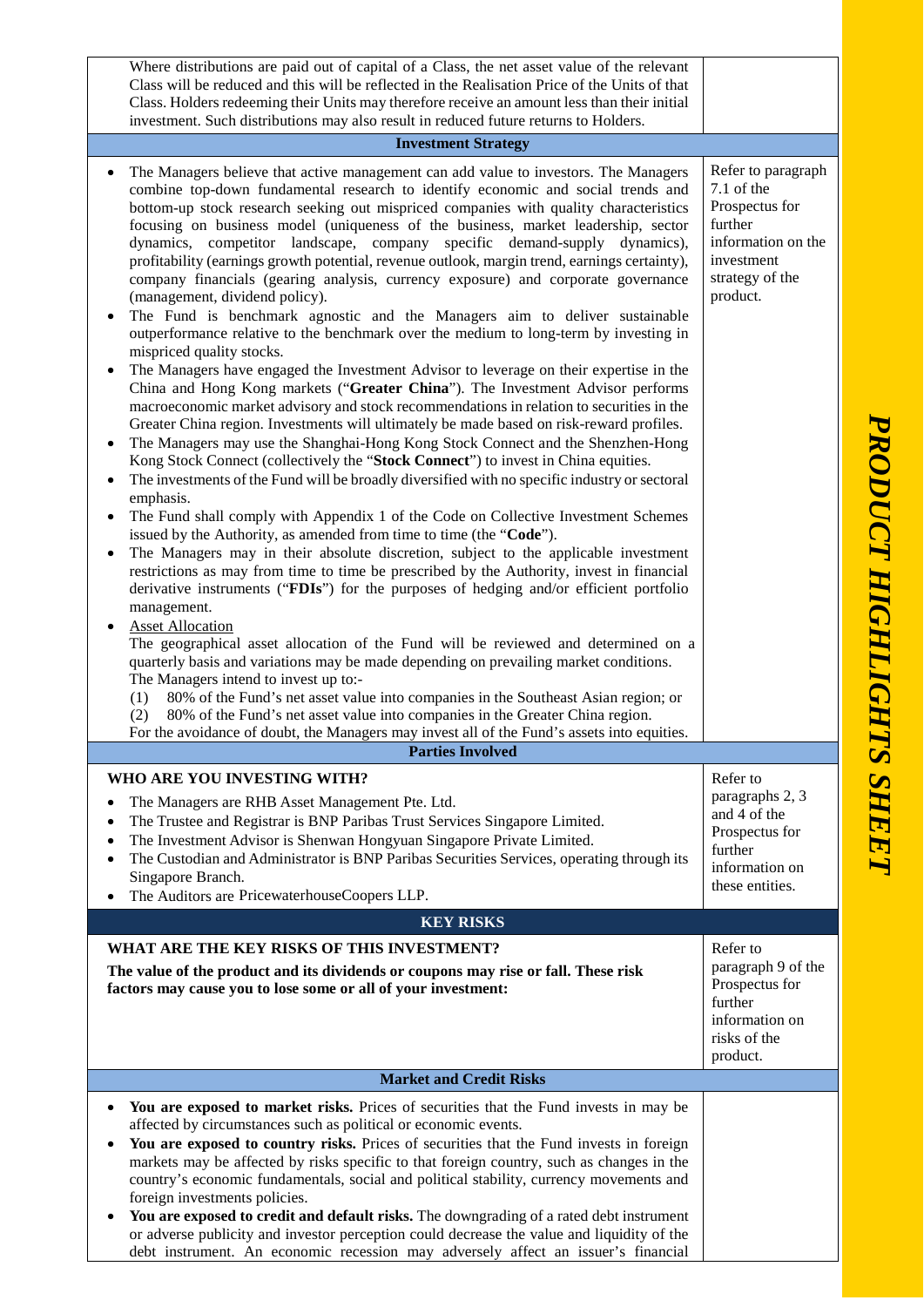|                         | condition and the market value of debt instruments issued by such an entity. The issuer's                                                                                          |                                                                                                                                                                                                    |                           |  |
|-------------------------|------------------------------------------------------------------------------------------------------------------------------------------------------------------------------------|----------------------------------------------------------------------------------------------------------------------------------------------------------------------------------------------------|---------------------------|--|
|                         | ability to service its debt obligations may be adversely affected by specific issuer<br>developments, or the issuer's inability to meet specific projected business forecasts. All |                                                                                                                                                                                                    |                           |  |
|                         |                                                                                                                                                                                    | this may impact the valuation of the Fund or result in the Fund experiencing losses.                                                                                                               |                           |  |
|                         |                                                                                                                                                                                    | <b>Liquidity Risks</b>                                                                                                                                                                             |                           |  |
|                         |                                                                                                                                                                                    | The Fund is not listed and you can only redeem your Units on a Dealing Day.                                                                                                                        |                           |  |
|                         |                                                                                                                                                                                    | You are exposed to the liquidity risks. Circumstances such as limited free-float shares or                                                                                                         |                           |  |
|                         |                                                                                                                                                                                    | due to small capitalisation companies where stocks trade less frequently and in smaller                                                                                                            |                           |  |
|                         |                                                                                                                                                                                    | volume would make a security difficult to sell in an open market.                                                                                                                                  |                           |  |
|                         |                                                                                                                                                                                    | <b>Product-Specific Risks</b>                                                                                                                                                                      |                           |  |
| $\bullet$               |                                                                                                                                                                                    | You are exposed to equity risk. The Fund invests primarily in stocks and other equity<br>securities, which are subject to market risks and are in general more volatile than                       |                           |  |
|                         |                                                                                                                                                                                    | investment grade fixed income securities. Units may therefore be subject to greater price                                                                                                          |                           |  |
|                         | volatility.                                                                                                                                                                        |                                                                                                                                                                                                    |                           |  |
|                         |                                                                                                                                                                                    | You are exposed to foreign exchange/currency risk. Where Units held by the investor or                                                                                                             |                           |  |
|                         |                                                                                                                                                                                    | a security held by the Fund is denominated in a foreign currency which fluctuates                                                                                                                  |                           |  |
|                         |                                                                                                                                                                                    | unfavourably against the base currency of the Fund or the relevant Class, the investment<br>in the Fund may face currency loss in addition to the capital gains/losses and the Units may           |                           |  |
|                         |                                                                                                                                                                                    | be exposed to exchange rate movements against the base currency. This may lead to a lower                                                                                                          |                           |  |
|                         |                                                                                                                                                                                    | net asset value. The Managers may employ active currency hedging techniques to manage                                                                                                              |                           |  |
|                         | applicable.                                                                                                                                                                        | the impact of exchange rate fluctuations in relation to the Fund, where permitted and                                                                                                              |                           |  |
| $\bullet$               |                                                                                                                                                                                    | You are exposed to emerging markets risk. The Fund may be investing in emerging                                                                                                                    |                           |  |
|                         |                                                                                                                                                                                    | markets which may be subject to higher political risks, regulatory risks and liquidity risks                                                                                                       |                           |  |
|                         |                                                                                                                                                                                    | than investments in developed markets. Due to many emerging markets undergoing rapid                                                                                                               |                           |  |
|                         |                                                                                                                                                                                    | growth, there is less regulation and there may be less public information about companies<br>listed on such markets as compared to other stock markets. The trading volume in emerging             |                           |  |
|                         |                                                                                                                                                                                    | markets may be substantially less than in the world's leading stock markets and may have                                                                                                           |                           |  |
|                         |                                                                                                                                                                                    | to be conducted at less favourable prices. Investments in emerging markets are also subject                                                                                                        |                           |  |
|                         |                                                                                                                                                                                    | to repatriation risks. Many emerging markets have restricted foreign investment policies                                                                                                           |                           |  |
|                         |                                                                                                                                                                                    | although liberalisation continues. Emerging markets may not have fully developed<br>custodian and settlement services and therefore investments in such markets are subject to                     |                           |  |
|                         | a greater degree of risk.                                                                                                                                                          |                                                                                                                                                                                                    |                           |  |
|                         |                                                                                                                                                                                    | You are exposed to derivatives risk. The Fund may engage in transactions in financial                                                                                                              |                           |  |
|                         |                                                                                                                                                                                    | derivative instruments (or derivatives), such as options and futures transactions, swaps,                                                                                                          |                           |  |
|                         |                                                                                                                                                                                    | forward contracts, credit derivatives, spot foreign exchange, caps and floors, contracts for<br>differences or other derivative transactions for hedging and/or efficient portfolio                |                           |  |
|                         |                                                                                                                                                                                    | management purposes. Although derivatives are often used to minimize risk, derivatives                                                                                                             |                           |  |
|                         |                                                                                                                                                                                    | have their own kinds of additional risks, such as: (i) the use of derivatives for hedging                                                                                                          |                           |  |
|                         |                                                                                                                                                                                    | purposes may not be effective; (ii) some derivatives may limit the Fund's potential for gain,                                                                                                      |                           |  |
|                         |                                                                                                                                                                                    | as well as for loss; (iii) the cost of entering and maintaining derivative contracts may reduce<br>the Fund's total return to investors; (iv) the price of a derivative may not accurately reflect |                           |  |
|                         |                                                                                                                                                                                    | the value of its underlying asset; (v) there is no guarantee that a market will exist when the                                                                                                     |                           |  |
|                         |                                                                                                                                                                                    | Fund wants to buy or sell a derivative contract; (vi) exchanges may set daily trading limits                                                                                                       |                           |  |
|                         |                                                                                                                                                                                    | on certain derivative contracts. These could prevent the Fund from closing a contract; and                                                                                                         |                           |  |
| $\bullet$               | (vii) volatility and counterparty risk.<br>You are exposed to Stock Connect risk. In addition to the risks associated with the Chinese                                             |                                                                                                                                                                                                    |                           |  |
|                         |                                                                                                                                                                                    | market and risks related to investments in RMB, investments through the Stock Connect are                                                                                                          |                           |  |
|                         | subject to additional risks, namely, quota limitations, suspension risk, operational risk,                                                                                         |                                                                                                                                                                                                    |                           |  |
|                         |                                                                                                                                                                                    | restrictions on selling imposed by front-end monitoring, recalling of eligible stocks, clearing<br>settlement and custody risks, trading costs, China tax considerations, nominee arrangements in  |                           |  |
|                         |                                                                                                                                                                                    | holding China A Shares and regulatory risk.                                                                                                                                                        |                           |  |
|                         |                                                                                                                                                                                    | You should be aware that your investment in the Fund may be exposed to other risks of                                                                                                              |                           |  |
|                         |                                                                                                                                                                                    | an exceptional nature from time to time.                                                                                                                                                           |                           |  |
| <b>FEES AND CHARGES</b> |                                                                                                                                                                                    |                                                                                                                                                                                                    |                           |  |
|                         | Refer to<br>WHAT ARE THE FEES AND CHARGES OF THIS INVESTMENT?                                                                                                                      |                                                                                                                                                                                                    |                           |  |
|                         | Payable directly by you                                                                                                                                                            |                                                                                                                                                                                                    | paragraph 8.1             |  |
|                         | of the<br>You will need to pay the following fees and charges as a percentage of your gross investment:                                                                            |                                                                                                                                                                                                    |                           |  |
|                         | Initial<br><b>Sales</b>                                                                                                                                                            | Class A Units (SGD), Class A Units (USD) and Class A Units (RMB)                                                                                                                                   | Prospectus for<br>further |  |
|                         | Charge                                                                                                                                                                             | Current: Up to 5.00%. Maximum: 5.00%                                                                                                                                                               | information on            |  |
|                         |                                                                                                                                                                                    | Class I Units (SGD), Class I Units (USD) and Class I Units (RMB)                                                                                                                                   | fees and                  |  |
|                         |                                                                                                                                                                                    | Current: Up to 2.00%. Maximum: 5.00%                                                                                                                                                               | charges.                  |  |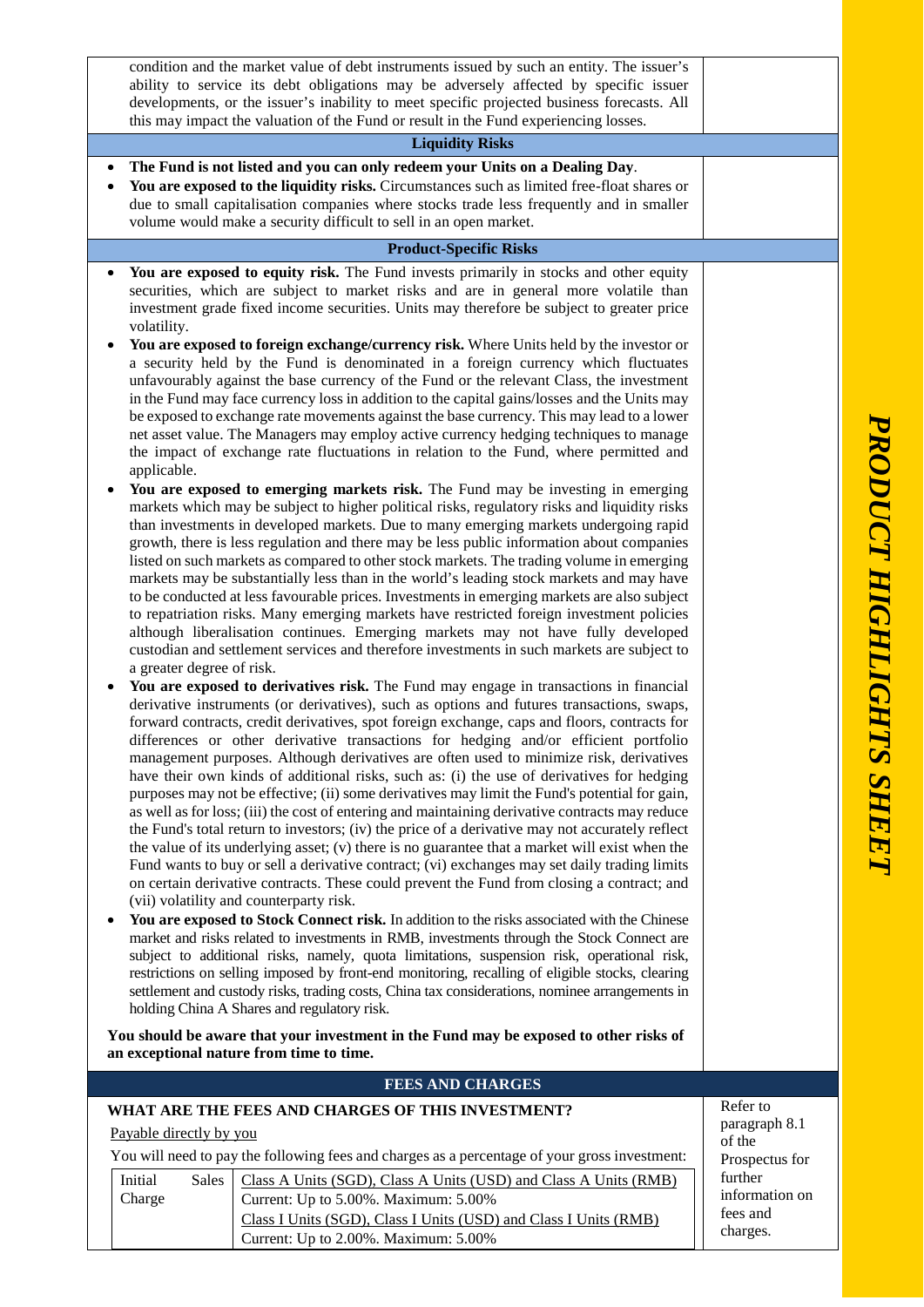|                                                                                                                                                                                                                                                                                                                                                                                                                                                                                                                                                                                                                                                                                               | Redemption<br>Charge                                                                                                                                                                                                                                                                                                                                                                                                                                                                                                                                                                                                                                                                                                                                                                                                                                                                                                                                                                                                                                                                                                                                                                                                                        | Current: Nil. Maximum: 5.00%                                                                                                                                                                                                                                                                                                                                                     |                                   |
|-----------------------------------------------------------------------------------------------------------------------------------------------------------------------------------------------------------------------------------------------------------------------------------------------------------------------------------------------------------------------------------------------------------------------------------------------------------------------------------------------------------------------------------------------------------------------------------------------------------------------------------------------------------------------------------------------|---------------------------------------------------------------------------------------------------------------------------------------------------------------------------------------------------------------------------------------------------------------------------------------------------------------------------------------------------------------------------------------------------------------------------------------------------------------------------------------------------------------------------------------------------------------------------------------------------------------------------------------------------------------------------------------------------------------------------------------------------------------------------------------------------------------------------------------------------------------------------------------------------------------------------------------------------------------------------------------------------------------------------------------------------------------------------------------------------------------------------------------------------------------------------------------------------------------------------------------------|----------------------------------------------------------------------------------------------------------------------------------------------------------------------------------------------------------------------------------------------------------------------------------------------------------------------------------------------------------------------------------|-----------------------------------|
|                                                                                                                                                                                                                                                                                                                                                                                                                                                                                                                                                                                                                                                                                               | <b>Conversion Fee</b><br>Nil                                                                                                                                                                                                                                                                                                                                                                                                                                                                                                                                                                                                                                                                                                                                                                                                                                                                                                                                                                                                                                                                                                                                                                                                                |                                                                                                                                                                                                                                                                                                                                                                                  |                                   |
|                                                                                                                                                                                                                                                                                                                                                                                                                                                                                                                                                                                                                                                                                               | Anti-Dilution                                                                                                                                                                                                                                                                                                                                                                                                                                                                                                                                                                                                                                                                                                                                                                                                                                                                                                                                                                                                                                                                                                                                                                                                                               | Up to 5% of the NAV of the relevant Class.                                                                                                                                                                                                                                                                                                                                       |                                   |
|                                                                                                                                                                                                                                                                                                                                                                                                                                                                                                                                                                                                                                                                                               | $Levy^{\wedge}$                                                                                                                                                                                                                                                                                                                                                                                                                                                                                                                                                                                                                                                                                                                                                                                                                                                                                                                                                                                                                                                                                                                                                                                                                             | To be charged at the discretion of the Managers in the event of large<br>subscription / redemption requests.                                                                                                                                                                                                                                                                     |                                   |
|                                                                                                                                                                                                                                                                                                                                                                                                                                                                                                                                                                                                                                                                                               |                                                                                                                                                                                                                                                                                                                                                                                                                                                                                                                                                                                                                                                                                                                                                                                                                                                                                                                                                                                                                                                                                                                                                                                                                                             | Payable by the Fund from invested proceeds                                                                                                                                                                                                                                                                                                                                       |                                   |
|                                                                                                                                                                                                                                                                                                                                                                                                                                                                                                                                                                                                                                                                                               |                                                                                                                                                                                                                                                                                                                                                                                                                                                                                                                                                                                                                                                                                                                                                                                                                                                                                                                                                                                                                                                                                                                                                                                                                                             |                                                                                                                                                                                                                                                                                                                                                                                  |                                   |
|                                                                                                                                                                                                                                                                                                                                                                                                                                                                                                                                                                                                                                                                                               | The Fund will pay the following fees and charges to the Manager, Trustee and other parties:<br>Class A Units (SGD), Class A Units (USD) and Class A Units (RMB)                                                                                                                                                                                                                                                                                                                                                                                                                                                                                                                                                                                                                                                                                                                                                                                                                                                                                                                                                                                                                                                                             |                                                                                                                                                                                                                                                                                                                                                                                  |                                   |
|                                                                                                                                                                                                                                                                                                                                                                                                                                                                                                                                                                                                                                                                                               |                                                                                                                                                                                                                                                                                                                                                                                                                                                                                                                                                                                                                                                                                                                                                                                                                                                                                                                                                                                                                                                                                                                                                                                                                                             | Current: 1.50%. Maximum: 1.50%<br>Class I Units (SGD), Class I Units (USD) and Class I Units (RMB)<br>Current: 0.75%. Maximum: 1.50%                                                                                                                                                                                                                                             |                                   |
|                                                                                                                                                                                                                                                                                                                                                                                                                                                                                                                                                                                                                                                                                               | Annual<br>management fee                                                                                                                                                                                                                                                                                                                                                                                                                                                                                                                                                                                                                                                                                                                                                                                                                                                                                                                                                                                                                                                                                                                                                                                                                    | Breakdown of management fee:<br>Class A Units (SGD), Class A Units (USD) and Class A Units (RMB)<br>(a) Retained by Manager: 50% to 100%<br>(b) Paid by Manager to financial adviser (trailer fee): 0% to 50%<br>Class I Units (SGD), Class I Units (USD) and Class I Units (RMB)<br>(a) Retained by Manager: 100%<br>(b) Paid by Manager to financial adviser (trailer fee): 0% |                                   |
|                                                                                                                                                                                                                                                                                                                                                                                                                                                                                                                                                                                                                                                                                               | <b>Annual Trustee</b><br>Fee and Annual<br>Administration<br>Fee                                                                                                                                                                                                                                                                                                                                                                                                                                                                                                                                                                                                                                                                                                                                                                                                                                                                                                                                                                                                                                                                                                                                                                            | Current: 0.095% (subject always to a minimum fee of SGD3,334 per<br>month). Maximum Annual Trustee Fee: 0.10%                                                                                                                                                                                                                                                                    |                                   |
|                                                                                                                                                                                                                                                                                                                                                                                                                                                                                                                                                                                                                                                                                               | Other fees and<br>Charges                                                                                                                                                                                                                                                                                                                                                                                                                                                                                                                                                                                                                                                                                                                                                                                                                                                                                                                                                                                                                                                                                                                                                                                                                   | Subject to agreement with the relevant parties, other fees and charges<br>may each amount to or exceed 0.10% per annum, depending on the<br>proportion that each fee or charge bears to the Fund's net asset value.                                                                                                                                                              |                                   |
| ٨<br>The anti-dilution levy is a provision for market spreads (the difference between the prices<br>at which assets are valued and/or bought or sold), transaction costs and other dealing costs<br>relating to the acquisition or disposal of the investments constituting the Fund in the event<br>of receipt for processing of large subscription or redemption requests (as determined at<br>the discretion of the Managers), including subscriptions and/or redemptions which would<br>be effected as a result of conversion or exchange requests, or in the event of market<br>dislocations where the liquidity of the underlying investments of the Fund is substantially<br>impaired. |                                                                                                                                                                                                                                                                                                                                                                                                                                                                                                                                                                                                                                                                                                                                                                                                                                                                                                                                                                                                                                                                                                                                                                                                                                             |                                                                                                                                                                                                                                                                                                                                                                                  |                                   |
| The fees of the Investment Advisor are paid by the Managers out of their Management Fee<br>and are not paid out of the assets of the Fund.                                                                                                                                                                                                                                                                                                                                                                                                                                                                                                                                                    |                                                                                                                                                                                                                                                                                                                                                                                                                                                                                                                                                                                                                                                                                                                                                                                                                                                                                                                                                                                                                                                                                                                                                                                                                                             |                                                                                                                                                                                                                                                                                                                                                                                  |                                   |
| You should check with the agent or distributor through whom you subscribe for Units whether<br>they impose other fees and charges not disclosed in the Prospectus.                                                                                                                                                                                                                                                                                                                                                                                                                                                                                                                            |                                                                                                                                                                                                                                                                                                                                                                                                                                                                                                                                                                                                                                                                                                                                                                                                                                                                                                                                                                                                                                                                                                                                                                                                                                             |                                                                                                                                                                                                                                                                                                                                                                                  |                                   |
|                                                                                                                                                                                                                                                                                                                                                                                                                                                                                                                                                                                                                                                                                               |                                                                                                                                                                                                                                                                                                                                                                                                                                                                                                                                                                                                                                                                                                                                                                                                                                                                                                                                                                                                                                                                                                                                                                                                                                             | <b>VALUATIONS AND EXITING FROM THIS INVESTMENT</b>                                                                                                                                                                                                                                                                                                                               |                                   |
|                                                                                                                                                                                                                                                                                                                                                                                                                                                                                                                                                                                                                                                                                               |                                                                                                                                                                                                                                                                                                                                                                                                                                                                                                                                                                                                                                                                                                                                                                                                                                                                                                                                                                                                                                                                                                                                                                                                                                             | <b>HOW OFTEN ARE VALUATIONS AVAILABLE?</b>                                                                                                                                                                                                                                                                                                                                       | Refer to the                      |
| paragraphs<br>The indicative net asset value of Units of each Class of the Fund will generally be available 2<br>Business Days after the relevant Dealing Day and may be obtained by contacting the Managers<br>of the<br>at (65) 6323 2508 or on Bloomberg.<br>HOW CAN YOU EXIT FROM THIS INVESTMENT AND WHAT ARE THE RISKS<br>further<br>AND COSTS IN DOING SO?                                                                                                                                                                                                                                                                                                                             |                                                                                                                                                                                                                                                                                                                                                                                                                                                                                                                                                                                                                                                                                                                                                                                                                                                                                                                                                                                                                                                                                                                                                                                                                                             |                                                                                                                                                                                                                                                                                                                                                                                  | 10.9, 11 and 13<br>Prospectus for |
|                                                                                                                                                                                                                                                                                                                                                                                                                                                                                                                                                                                                                                                                                               | information on<br>valuation and<br>You can exit the Fund on any Dealing Day by submitting a realisation form to the Managers<br>exiting from<br>or its duly authorised agent. If applicable to you and you wish to exit the Fund within the<br>the product.<br>cancellation period of 7 calendar days from the time of your subscription, you may do so<br>by submitting a cancellation form and you will not incur the initial sales charge and charges<br>stated above. However, you will have to take the risk of any price changes in the NAV of<br>the relevant Class of the Fund since your subscription and pay any bank charges,<br>administrative or other fee imposed by the relevant agent or distributor.<br>The Managers may limit the total number of Units of the Fund to be realised on any Dealing<br>Day to not exceed 10% of the total number of Units of the Fund or Class (as the case may<br>be) then in issue (disregarding any Units which have been agreed to be issued).<br>You will normally receive the realisation proceeds within 7 Business Days after the relevant<br>Dealing Day on which your realisation form is received and accepted.<br>The realisation price of your Units is determined as follows: |                                                                                                                                                                                                                                                                                                                                                                                  |                                   |

o If you submit the realisation form by the Dealing Deadline on a Dealing Day, you will